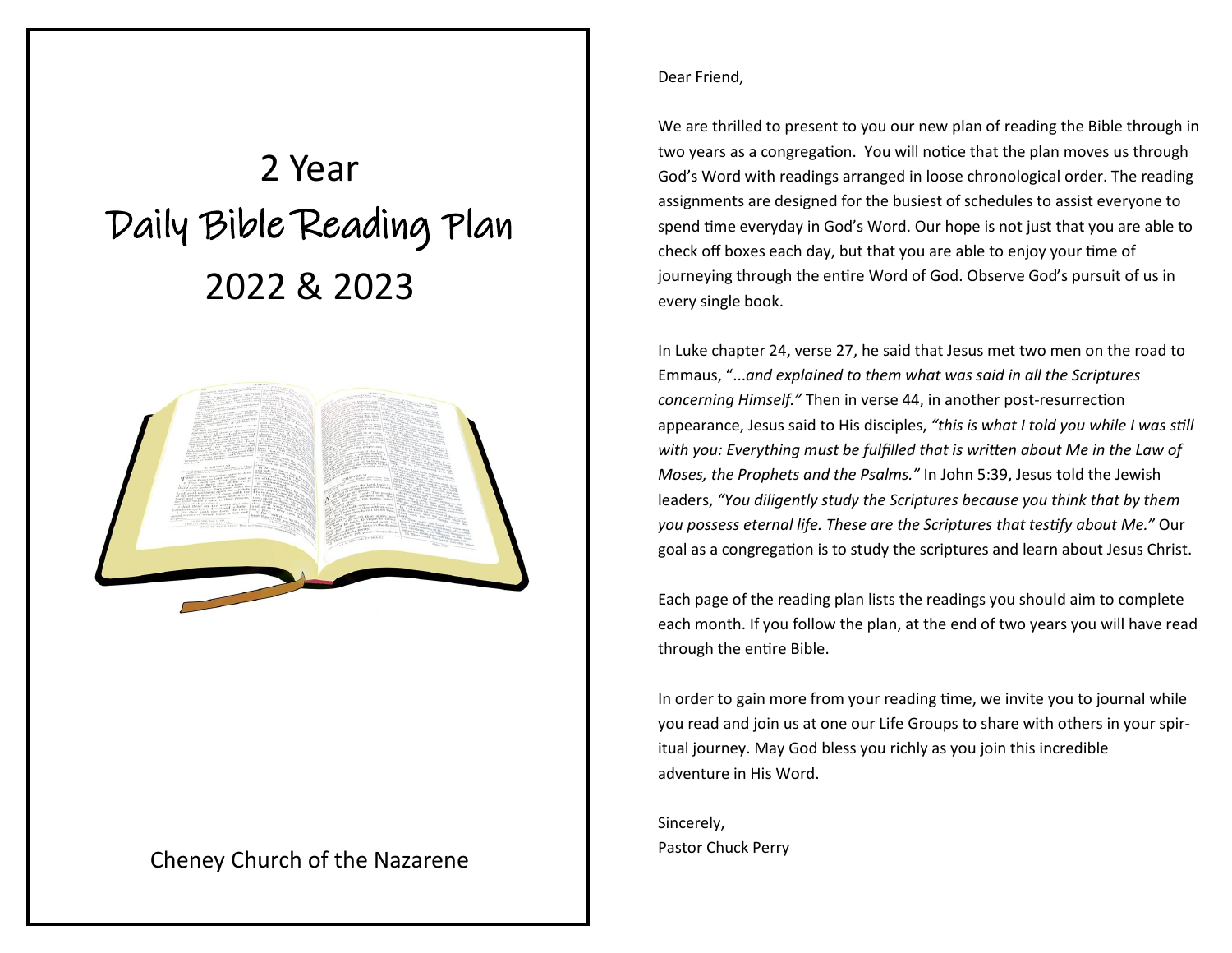As you open your Bible each day, we encourage you to journal about what you are reading and what God is saying to you through His Word. Any notebook that allows you space for each day will work well. The steps below are taken from the Life Journal developed by Wayne Cordeiro and Life Resources.

**Step 1:** Find the scripture for today in the Bible Reading Plan.

**Step 2:** Read the passage with an open heart.

**Step 3:** Turn to a fresh page in your notebook. After writing the date and a title for the day, journal in each of these categories:

#### **S for Scripture**

Write down a verse or passage that particularly spoke to you.

#### **O for Observation**

What do you think God is saying to you in this scripture? Ask the Holy Spirit to teach you and reveal Jesus to you. Paraphrase and write this scripture down in your own words.

### **A for Application**

Personalize what you have read, by asking yourself how it applies to your life now. Perhaps it is instruction, encouragement, revelation of a new promise, or corrections for a particular area of your life. Write how this scripture can apply to you today.

#### **P for Prayer**

This can be as simple as asking God to help you use this scripture, or it may be greater insight on what He may be revealing to you. Remember, prayer is a two-way conversation, so be sure to listen to what God has to say! Now, write it out!

#### **January 2022**

| Day 1                              | Genesis 1     |
|------------------------------------|---------------|
| Day 2                              | Genesis 2-3   |
| $\vert$ Day 3                      | Genesis 4-5   |
| Day 4                              | Genesis 6-7   |
| Day 5                              | Genesis 8-9   |
| Day 6                              | Psalm 1-2     |
| Day 7                              | Psalm 3-6     |
| $\mathsf{L}$<br>Day 8              | Genesis 10    |
| Day 9                              | Genesis 11-12 |
| Day 10                             | Genesis 13-14 |
| Day 11                             | Genesis 15-16 |
| Day 12                             | Genesis 17-18 |
| Day 13                             | Genesis 19    |
| Day 14                             | Genesis 20-21 |
| Day 15                             | Job 1-3       |
| Day 16                             | Job 4-6       |
| Day 17<br>$\overline{\phantom{a}}$ | Job 7-8       |
| Day 18<br>I                        | Job 9-11      |
| Day 19                             | Psalm 7-8     |
| Day 20                             | Psalm 9-12    |
| Day 21                             | Job 12-13     |
| Day 22                             | Job 14-15     |
| Day 23<br>$\mathsf{L}$             | Job 16-17     |
| Day 24                             | Job 18-19     |
| Day 25                             | Job 20-21     |
| Day 26                             | Job 22        |
| Day 27                             | Job 23-24     |
| Day 28                             | Job 25-27     |
| Day 29                             | Job 28-29     |
| Day 30                             | Job 30        |
| Day 31                             | Job 31-32     |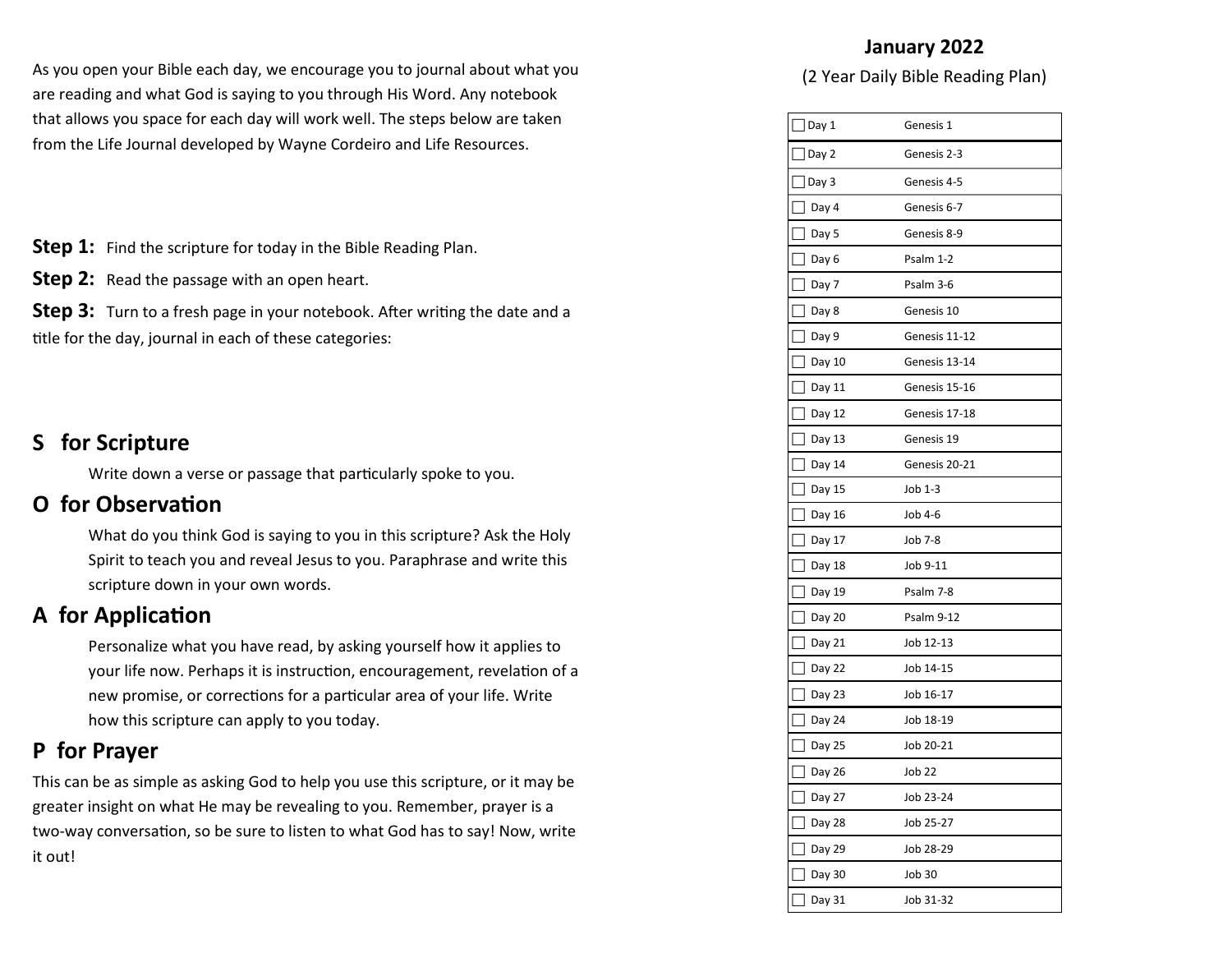# **February 2022**

(2 Year Daily Bible Reading Plan)

| Day 1  | Job 33-34     |
|--------|---------------|
| Day 2  | Job 35-36     |
| Day 3  | Job 37-38     |
| Day 4  | Job 39-40     |
| Day 5  | Job 41-42     |
| Day 6  | Genesis 22    |
| Day 7  | Genesis 23    |
| Day 8  | Genesis 24    |
| Day 9  | Genesis 25-26 |
| Day 10 | Genesis 27    |
| Day 11 | Genesis 28    |
| Day 12 | Genesis 29    |
| Day 13 | Genesis 30    |
| Day 14 | Genesis 31    |
| Day 15 | Genesis 32    |
| Day 16 | Genesis 33-34 |
| Day 17 | Psalm 13-17   |
| Day 18 | Psalm 18      |
| Day 19 | Genesis 35    |
| Day 20 | Genesis 36    |
| Day 21 | Genesis 37-38 |
| Day 22 | Genesis 39    |
| Day 23 | Genesis 40    |
| Day 24 | Genesis 41    |
| Day 25 | Genesis 42    |
| Day 26 | Genesis 43-44 |
| Day 27 | Genesis 45    |
| Day 28 | Genesis 46-47 |
|        |               |

# **March 2022**

| $\vert$ Day 1                      | Genesis 48    |
|------------------------------------|---------------|
| Day 2                              | Genesis 49-50 |
| Day 3                              | Psalm 19-20   |
| Day 4                              | Psalm 21-23   |
| Day 5                              | Matthew 1     |
| П<br>Day 6                         | Matthew 2-3   |
| Day 7                              | Matthew 4-5   |
| Day 8                              | Matthew 6     |
| Day 9                              | Matthew 7-8   |
| Day 10                             | Psalm 24-26   |
| Day 11                             | Psalm 27-29   |
| Day 12                             | Matthew 9     |
| Day 13                             | Matthew 10    |
| Day 14                             | Matthew 11    |
| Day 15                             | Psalm 30-32   |
| Day 16                             | Psalm 33-34   |
| Day 17<br>$\overline{\phantom{a}}$ | Matthew 12    |
| Day 18                             | Matthew 13    |
| Day 19                             | Matthew 14    |
| Day 20                             | Matthew 15    |
| Day 21                             | Matthew 16-17 |
| Day 22                             | Matthew 18    |
| Day 23                             | Matthew 19    |
| Day 24                             | Matthew 20    |
| Day 25                             | Matthew 21    |
| Day 26                             | Matthew 22    |
| Day 27                             | Matthew 23    |
| Day 28                             | Matthew 24    |
| Day 29                             | Psalm 35-36   |
| Day 30                             | Psalm 37      |
| Day 31                             | Matthew 25    |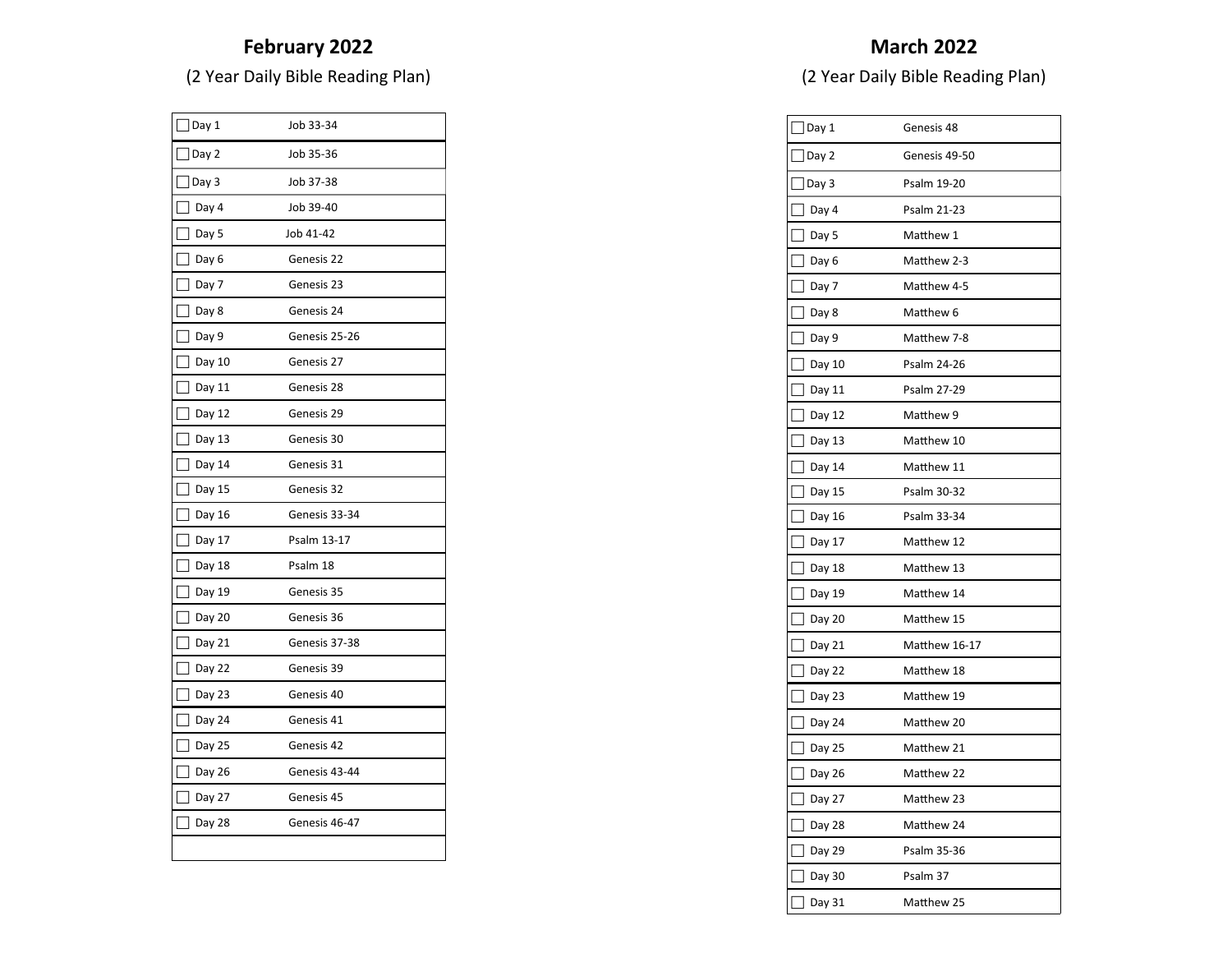# **April 2022**

(2 Year Daily Bible Reading Plan)

| Day 1  | Matthew 26          |
|--------|---------------------|
| Day 2  | Matthew 27          |
| Day 3  | Matthew 28          |
| Day 4  | Exodus 1            |
| Day 5  | Exodus 2-3          |
| Day 6  | Exodus 4            |
| Day 7  | Exodus 5-6          |
| Day 8  | Exodus <sub>7</sub> |
| Day 9  | Exodus 8            |
| Day 10 | Exodus 9            |
| Day 11 | Exodus 10-11        |
| Day 12 | Exodus 12           |
| Day 13 | Exodus 13-14        |
| Day 14 | Exodus 15           |
| Day 15 | Exodus 16           |
| Day 16 | Exodus 17-18        |
| Day 17 | Psalm 38-39         |
| Day 18 | Psalm 40-42         |
| Day 19 | Exodus 19-20        |
| Day 20 | Exodus 21           |
| Day 21 | Exodus 22-23        |
| Day 22 | Psalm 43-45         |
| Day 23 | Psalm 46-48         |
| Day 24 | Exodus 24           |
| Day 25 | Exodus 25           |
| Day 26 | Exodus 26           |
| Day 27 | Exodus 27           |
| Day 28 | Exodus 28           |
| Day 29 | Psalm 49-50         |
| Day 30 | Psalm 51-54         |

| $]$ Day 1 | Exodus 29       |
|-----------|-----------------|
| Day 2     | Exodus 30-31    |
| Day 3     | Psalm 55-56     |
| Day 4     | Psalm 57-60     |
| Day 5     | Exodus 32       |
| Day 6     | Exodus 33-34    |
| Day 7     | Exodus 35       |
| Day 8     | Exodus 36       |
| Day 9     | Exodus 37-38    |
| Day 10    | Exodus 39       |
| Day 11    | Exodus 40       |
| Day 12    | Leviticus 1-2   |
| Day 13    | Leviticus 3-4   |
| Day 14    | Leviticus 5     |
| Day 15    | Psalm 61-63     |
| Day 16    | Psalm 64-66     |
| Day 17    | Leviticus 6-7   |
| Day 18    | Leviticus 8     |
| Day 19    | Leviticus 9     |
| Day 20    | Leviticus 10    |
| Day 21    | Leviticus 11-12 |
| Day 22    | Leviticus 13    |
| Day 23    | Leviticus 14    |
| Day 24    | Leviticus 15    |
| Day 25    | Psalm 67-68     |
| Day 26    | Psalm 69-70     |
| Day 27    | Leviticus 16-17 |
| Day 28    | Leviticus 18    |
| Day 29    | Leviticus 19    |
| Day 30    | Leviticus 20-21 |
| Day 31    | Leviticus 22    |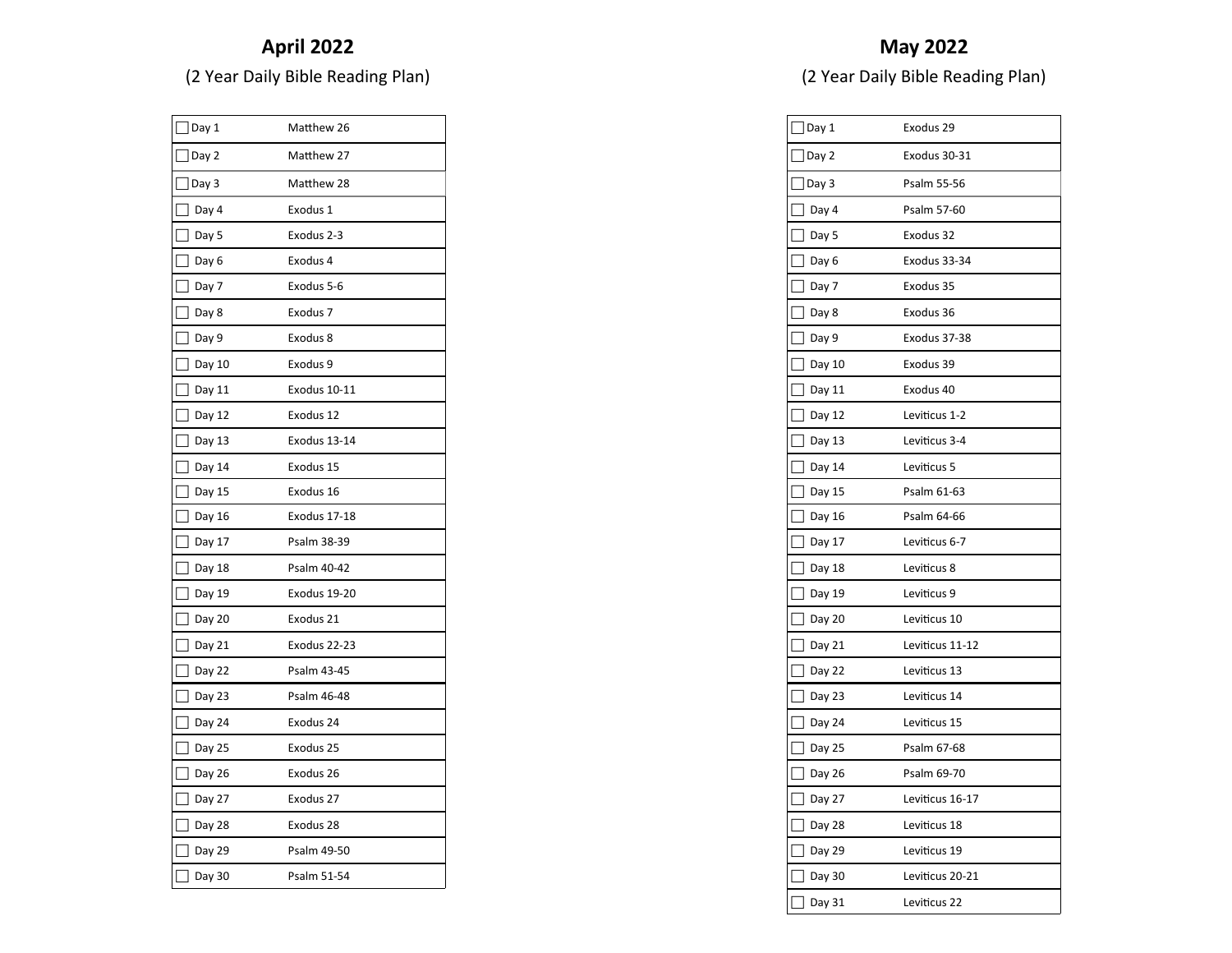#### **June 2022**

(2 Year Daily Bible Reading Plan)

| Day 1  | Leviticus 23   |
|--------|----------------|
| Day 2  | Leviticus 24   |
| Day 3  | Leviticus 25   |
| Day 4  | Leviticus 26   |
| Day 5  | Leviticus 27   |
| Day 6  | Numbers 1      |
| Day 7  | Numbers 2      |
| Day 8  | Numbers 3      |
| Day 9  | Psalm 71-72    |
| Day 10 | Psalm 73-74    |
| Day 11 | Numbers 4      |
| Day 12 | Numbers 5-6    |
| Day 13 | Psalm 75-77    |
| Day 14 | Numbers 7      |
| Day 15 | Numbers 8      |
| Day 16 | Numbers 9      |
| Day 17 | Numbers 10     |
| Day 18 | Numbers 11-12  |
| Day 19 | Numbers 13     |
| Day 20 | Numbers 14     |
| Day 21 | Psalm 78:1-33  |
| Day 22 | Psalm 78:34-72 |
| Day 23 | Numbers 15     |
| Day 24 | Numbers 16-17  |
| Day 25 | Numbers 18     |
| Day 26 | Numbers 19-20  |
| Day 27 | Numbers 21     |
| Day 28 | Proverbs 1-2   |
| Day 29 | Numbers 22     |
| Day 30 | Numbers 23-24  |

| Day 1       | Numbers 25        |
|-------------|-------------------|
| Day 2       | Numbers 26        |
| Day 3       | Numbers 27        |
| Day 4       | Numbers 28-29     |
| Day 5       | Numbers 30-31     |
| Day 6       | Numbers 32        |
| Day 7       | Numbers 33        |
| Day 8       | Numbers 34        |
| Day 9       | Numbers 35-36     |
| Day 10      | Proverbs 3-4      |
| Г<br>Day 11 | Deuteronomy 1     |
| Day 12      | Deuteronomy 2     |
| Day 13      | Deuteronomy 3     |
| Day 14      | Deuteronomy 4     |
| Day 15      | Deuteronomy 5     |
| Day 16      | Deuteronomy 6-7   |
| Day 17      | Deuteronomy 8-9   |
| Day 18      | Deuteronomy 10-11 |
| Day 19      | Proverbs 5-6      |
| Day 20      | Deuteronomy 12    |
| Day 21      | Deuteronomy 13-14 |
| Day 22      | Deuteronomy 15    |
| Day 23      | Deuteronomy 16-17 |
| Day 24      | Deuteronomy 18-19 |
| Day 25      | Deuteronomy 20-21 |
| Day 26      | Deuteronomy 22-23 |
| Day 27      | Deuteronomy 24-25 |
| Day 28      | Proverbs 7-8      |
| Day 29      | Deuteronomy 26    |
| Day 30      | Deuteronomy 27    |
| Day 31      | Deuteronomy 28    |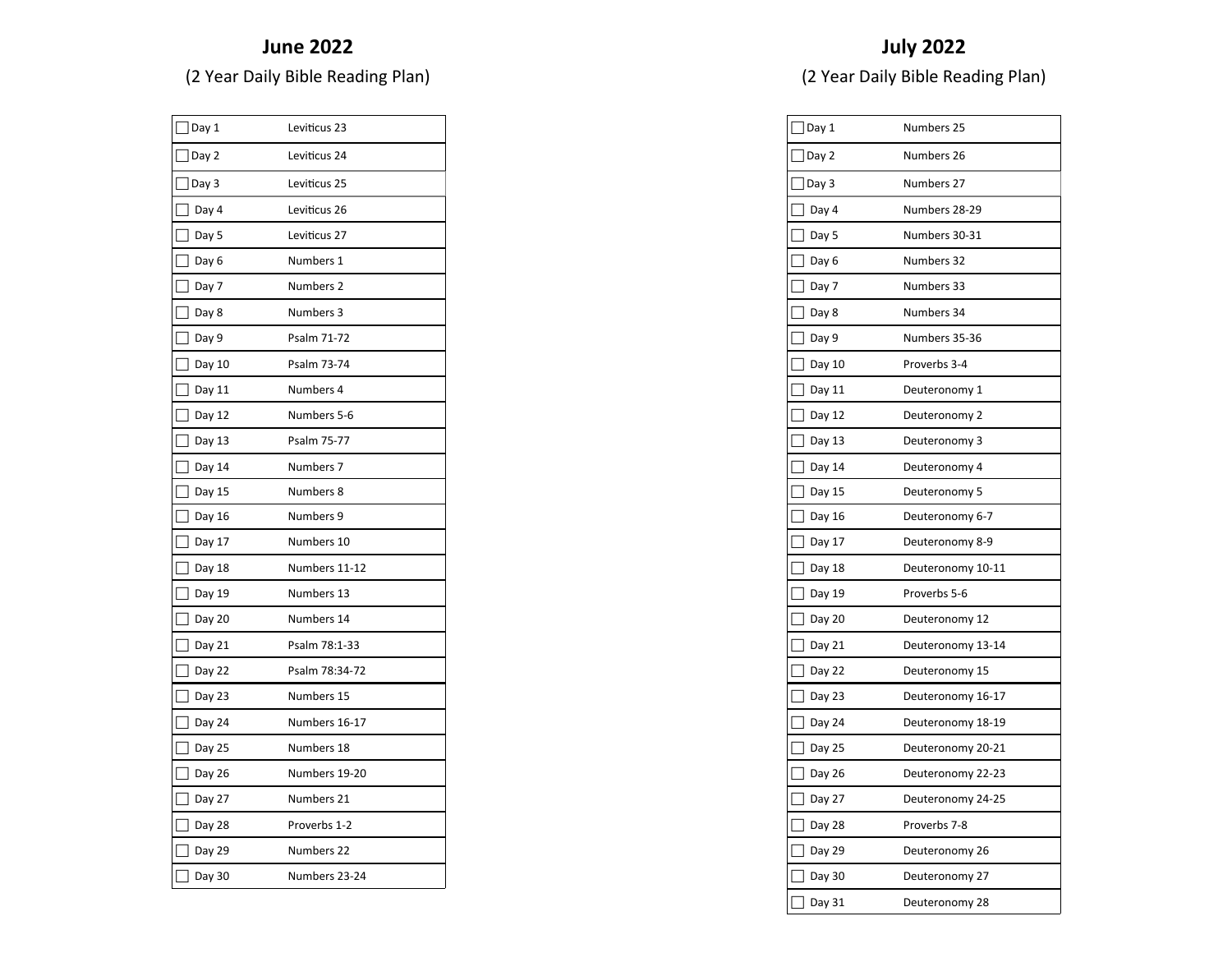#### **August 2022**

(2 Year Daily Bible Reading Plan)

| $\sqrt{\frac{2}{1}}$ Day 1 | Deuteronomy 29-30 |
|----------------------------|-------------------|
| Day 2                      | Deuteronomy 31    |
| Day 3                      | Deuteronomy 32    |
| Day 4                      | Deuteronomy 33-34 |
| Day 5                      | Joshua 1-2        |
| Day 6                      | Joshua 3-4        |
| Day 7                      | Joshua 5-6        |
| Day 8                      | Joshua 7          |
| Day 9                      | Joshua 8          |
| Day 10                     | Joshua 9-10       |
| Day 11                     | Proverbs 9-10     |
| Day 12                     | Joshua 11         |
| Day 13                     | Joshua 12-13      |
| Day 14                     | Joshua 14-15      |
| Day 15                     | Joshua 16-17      |
| Day 16                     | Joshua 18-19      |
| Day 17                     | Joshua 20-21      |
| Day 18                     | Joshua 22         |
| Day 19                     | Joshua 23-24      |
| Day 20                     | Luke 1:1-38       |
| Day 21                     | Luke 1:39-80      |
| Day 22                     | Luke 2            |
| Day 23                     | Luke 3            |
| Day 24                     | Luke 4            |
| Day 25                     | Luke 5            |
| Day 26                     | Luke 6            |
| Day 27                     | Luke 7            |
| Day 28                     | Proverbs 11       |
| Day 29                     | Luke 8            |
| Day 30                     | Luke 9            |
| Day 31                     | Luke 10           |

| Day 1  | Luke 11             |
|--------|---------------------|
| Day 2  | Luke 12             |
| Day 3  | Luke 13             |
| Day 4  | Luke 14             |
| Day 5  | Luke 15-16          |
| Day 6  | Luke 17             |
| Day 7  | Luke 18             |
| Day 8  | Luke 19             |
| Day 9  | Luke 20             |
| Day 10 | Luke 21             |
| Day 11 | Luke 22             |
| Day 12 | Luke 23             |
| Day 13 | Luke 24             |
| Day 14 | Luke 25             |
| Day 15 | Judges 1            |
| Day 16 | Judges 2            |
| Day 17 | Judges 3            |
| Day 18 | Proverbs 12         |
| Day 19 | Judges 4            |
| Day 20 | Judges 5-6          |
| Day 21 | Judges 7            |
| Day 22 | Judges 8            |
| Day 23 | Judges 9            |
| Day 24 | Judges 10           |
| Day 25 | Judges 11           |
| Day 26 | <b>Judges 12-13</b> |
| Day 27 | Proverbs 13-14      |
| Day 28 | <b>Judges 14-15</b> |
| Day 29 | Judges 16           |
| Day 30 | <b>Judges 17-18</b> |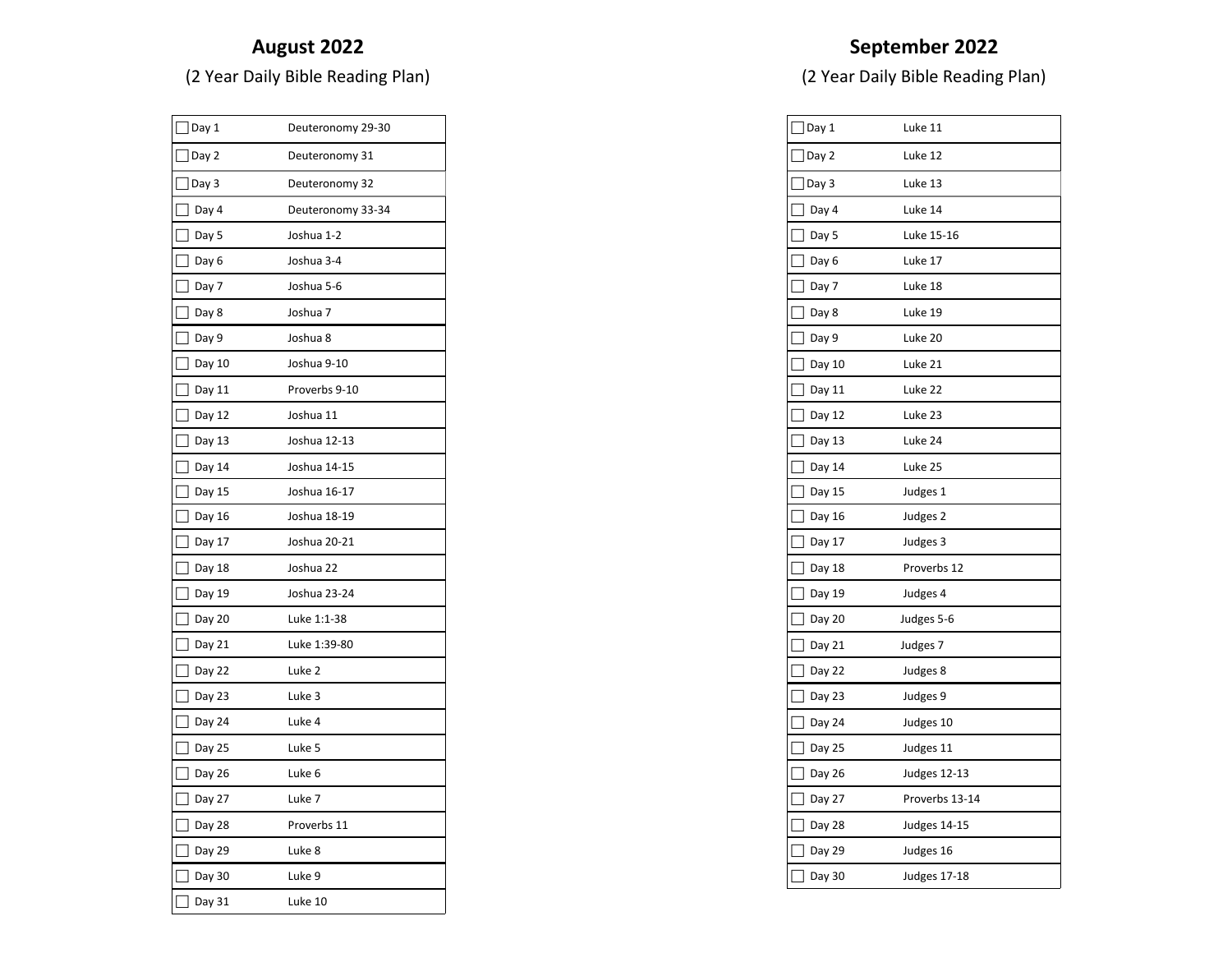# **October 2022**

(2 Year Daily Bible Reading Plan)

| Day 1  | Judges 19        |
|--------|------------------|
| Day 2  | Judges 20        |
| Day 3  | Judges 21        |
| Day 4  | <b>Ruth 1-2</b>  |
| Day 5  | <b>Ruth 3-4</b>  |
| Day 6  | Revelation 1-2   |
| Day 7  | Revelation 3-5   |
| Day 8  | Revelation 6-8   |
| Day 9  | Revelation 9-11  |
| Day 10 | Proverbs 15      |
| Day 11 | Revelation 12-14 |
| Day 12 | Revelation 15-16 |
| Day 13 | Revelation 17    |
| Day 14 | Revelation 18-19 |
| Day 15 | Revelation 20-21 |
| Day 16 | Revelation 22    |
| Day 17 | 1 Samuel 1       |
| Day 18 | 1 Samuel 2       |
| Day 19 | 1 Samuel 3       |
| Day 20 | 1 Samuel 4-5     |
| Day 21 | 1 Samuel 6-7     |
| Day 22 | 1 Samuel 8-9     |
| Day 23 | 1 Samuel 10-11   |
| Day 24 | 1 Samuel 12      |
| Day 25 | 1 Samuel 13      |
| Day 26 | 1 Samuel 14      |
| Day 27 | Proverbs 16      |
| Day 28 | 1 Samuel 15      |
| Day 29 | 1 Samuel 16      |
| Day 30 | 1 Samuel 17      |
| Day 31 | 1 Samuel 18      |

| Day 1  | 1 Samuel 19             |
|--------|-------------------------|
| Day 2  | 1 Samuel 20-21          |
| Day 3  | 1 Samuel 22             |
| Day 4  | 1 Samuel 23-24          |
| Day 5  | Psalm 79-80             |
| Day 6  | 1 Samuel 25             |
| Day 7  | 1 Samuel 26             |
| Day 8  | 1 Samuel 27-28          |
| Day 9  | 1 Samuel 29-30          |
| Day 10 | 1 Samuel 31, 2 Samuel 1 |
| Day 11 | 2 Samuel 2              |
| Day 12 | 2 Samuel 3-4            |
| Day 13 | 2 Samuel 5-6            |
| Day 14 | Psalm 81-83             |
| Day 15 | 2 Samuel 7              |
| Day 16 | 2 Samuel 8-9            |
| Day 17 | 2 Samuel 10-11          |
| Day 18 | 2 Samuel 12             |
| Day 19 | 2 Samuel 13             |
| Day 20 | 2 Samuel 14             |
| Day 21 | 2 Samuel 15             |
| Day 22 | 2 Samuel 16-17          |
| Day 23 | 2 Samuel 18             |
| Day 24 | 2 Samuel 19             |
| Day 25 | 2 Samuel 20             |
| Day 26 | Psalm 84-86             |
| Day 27 | 2 Samuel 21             |
| Day 28 | 2 Samuel 22             |
| Day 29 | 2 Samuel 23-24          |
| Day 30 | Psalm 87-88             |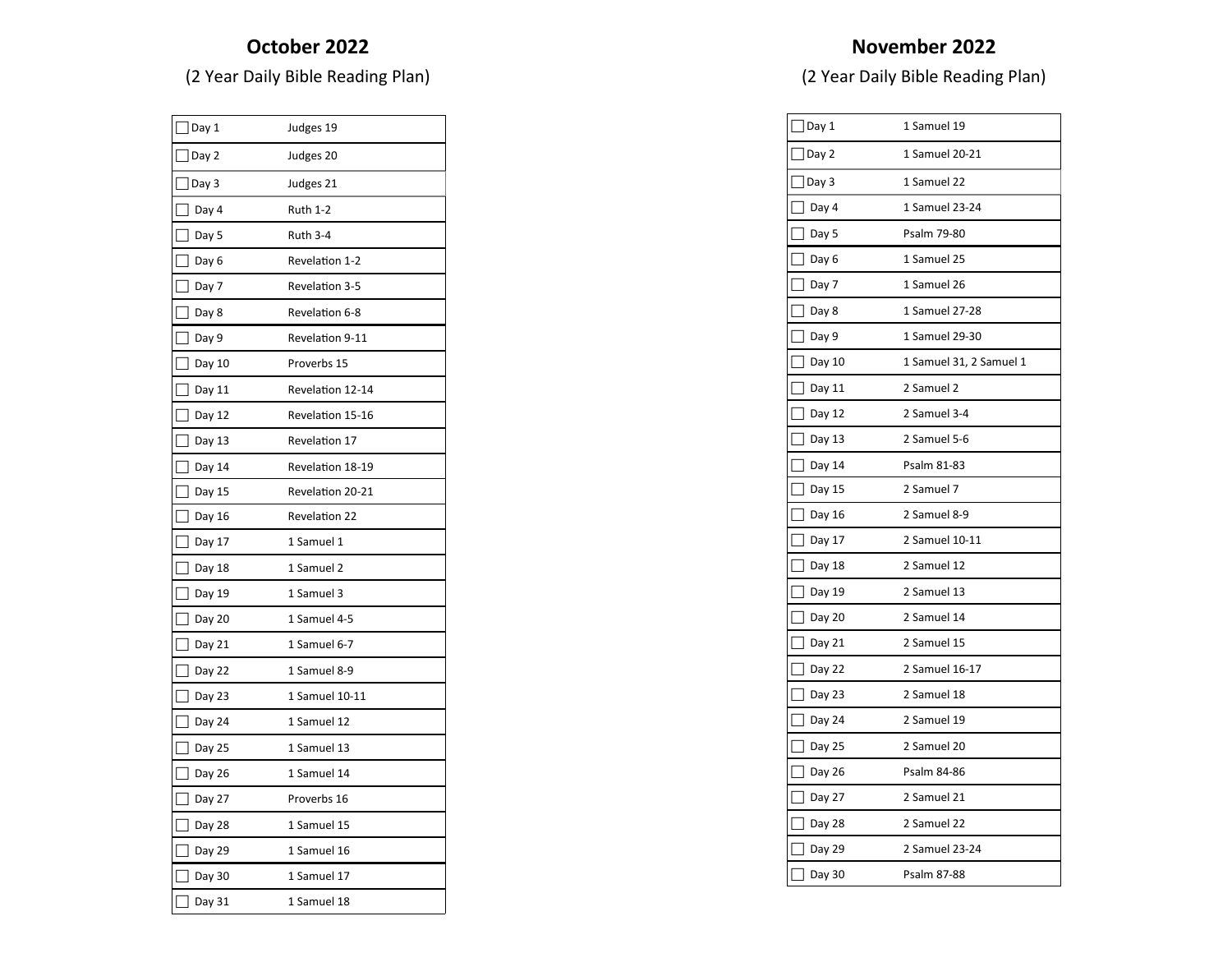# **December 2022**

(2 Year Daily Bible Reading Plan)

| Day 1  | John 1            |
|--------|-------------------|
| Day 2  | John 2-3          |
| Day 3  | John 4            |
| Day 4  | John 5            |
| Day 5  | John 6:1-40       |
| Day 6  | John 6:41-71      |
| Day 7  | John 7            |
| Day 8  | John 8            |
| Day 9  | John 9            |
| Day 10 | John 10           |
| Day 11 | John 11           |
| Day 12 | John 12           |
| Day 13 | John 13           |
| Day 14 | John 14           |
| Day 15 | John 15           |
| Day 16 | John 16-17        |
| Day 17 | John 18           |
| Day 18 | John 19           |
| Day 19 | John 20-21        |
| Day 20 | 1 Kings 1         |
| Day 21 | 1 Kings 2         |
| Day 22 | 1 Kings 3         |
| Day 23 | 1 Kings 4         |
| Day 24 | Song of Songs 1-2 |
| Day 25 | Song of Songs 3-5 |
| Day 26 | Song of Songs 6-8 |
| Day 27 | 1 Kings 5-6       |
| Day 28 | 1 Kings 7         |
| Day 29 | 1 Kings 8         |
| Day 30 | 1 Kings 9         |
| Day 31 | 1 Kings 10        |

#### **January 2023**

| $]$ Day 1 | 1 Kings 11         |
|-----------|--------------------|
| Day 2     | Ecclesiastes 1-2   |
| Day 3     | Ecclesiastes 3-4   |
| Day 4     | Ecclesiastes 5-6   |
| Day 5     | Ecclesiastes 7-9   |
| Day 6     | Ecclesiastes 10-12 |
| Day 7     | 1 Kings 12         |
| Day 8     | 1 Kings 13         |
| Day 9     | Jonah (all)        |
| Day 10    | 1 Kings 14         |
| Day 11    | Amos 1-3           |
| Day 12    | Amos 4-6           |
| Day 13    | Amos 7-9           |
| Day 14    | 1 Kings 15         |
| Day 15    | 1 Kings 16         |
| Day 16    | 1 Kings 17         |
| Day 17    | Psalm 89           |
| Day 18    | 1 Kings 18         |
| Day 19    | 1 Kings 19         |
| Day 20    | 1 Kings 20         |
| Day 21    | 1 Kings 21         |
| Day 22    | 1 Kings 22         |
| Day 23    | 2 Kings 1-2        |
| Day 24    | Psalm 90-92        |
| Day 25    | 2 Kings 3          |
| Day 26    | 2 Kings 4          |
| Day 27    | 2 Kings 5          |
| Day 28    | 2 Kings 6-7        |
| Day 29    | 2 Kings 8          |
| Day 30    | 2 Kings 9          |
| Day 31    | 2 Kings 10         |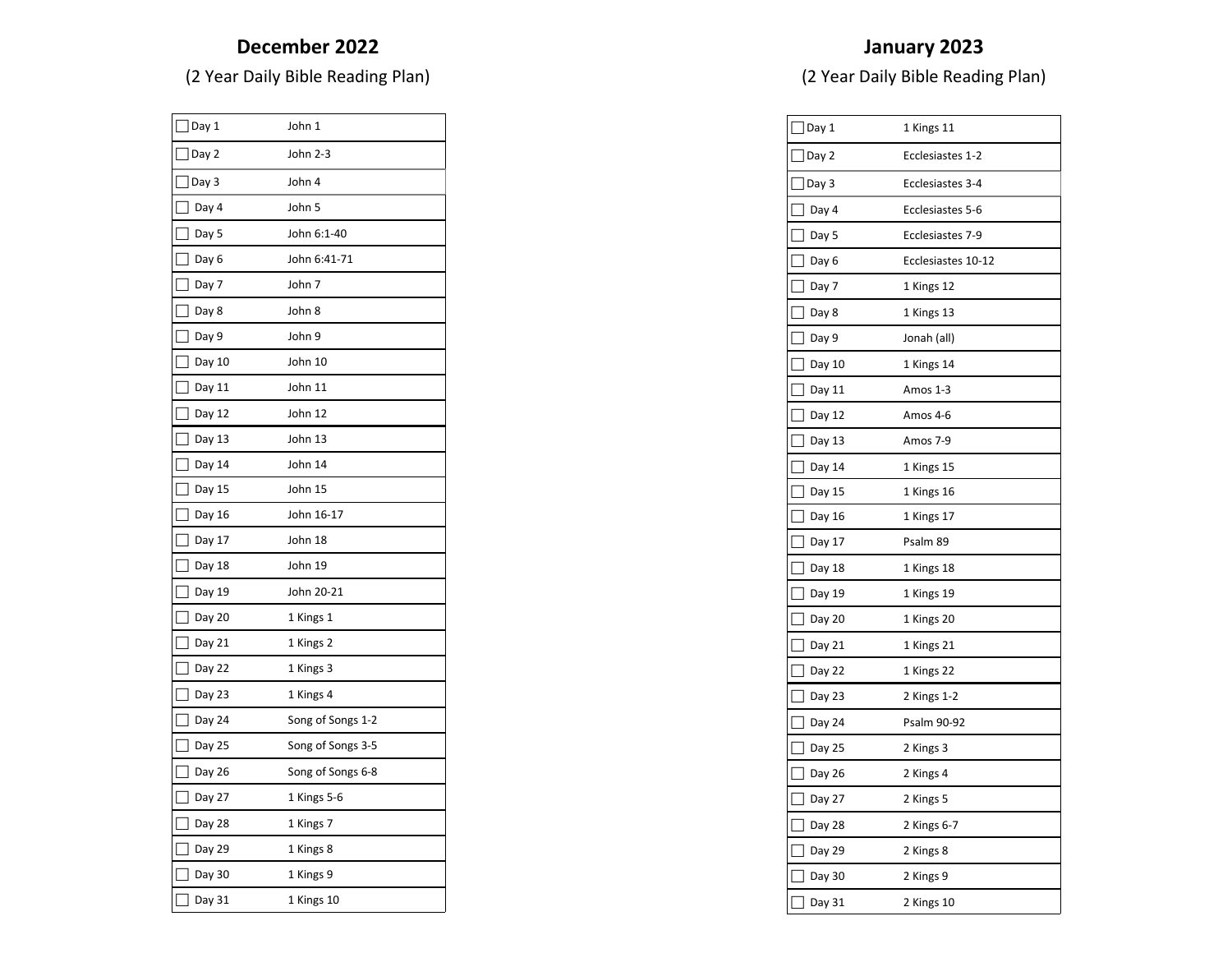# **February 2023**

(2 Year Daily Bible Reading Plan)

| Day 1  | 2 Kings 11-12 |
|--------|---------------|
| Day 2  | Psalm 93-95   |
| Day 3  | 2 Kings 13    |
| Day 4  | 2 Kings 14    |
| Day 5  | 2 Kings 15-16 |
| Day 6  | Psalm 96-99   |
| Day 7  | 2 Kings 17    |
| Day 8  | 2 Kings 18    |
| Day 9  | 2 Kings 19    |
| Day 10 | 2 Kings 20-21 |
| Day 11 | 2 Kings 22    |
| Day 12 | 2 Kings 23    |
| Day 13 | Psalm 100-102 |
| Day 14 | 2 Kings 24-25 |
| Day 15 | Mark 1        |
| Day 16 | Mark 2-3      |
| Day 17 | Mark 4-5      |
| Day 18 | Mark 6        |
| Day 19 | Mark 7        |
| Day 20 | Mark 8        |
| Day 21 | Mark 9        |
| Day 22 | Mark 10       |
| Day 23 | Mark 11       |
| Day 24 | Mark 12       |
| Day 25 | Mark 13       |
| Day 26 | Mark 14       |
| Day 27 | Mark 15       |
| Day 28 | Mark 16       |

| Day 1  | 1 Chronicles 1     |
|--------|--------------------|
|        |                    |
| Day 2  | 1 Chronicles 2     |
| Day 3  | Psalm 103-104      |
| Day 4  | 1 Chronicles 3     |
| Day 5  | 1 Chronicles 4-5   |
| Day 6  | Psalm 105          |
| Day 7  | 1 Chronicles 6     |
| Day 8  | 1 Chronicles 7     |
| Day 9  | Psalm 106          |
| Day 10 | 1 Chronicles 8     |
| Day 11 | 1 Chronicles 9-10  |
| Day 12 | 1 Chronicles 11    |
| Day 13 | 1 Chronicles 12    |
| Day 14 | 1 Chronicles 13-14 |
| Day 15 | Psalm 107          |
| Day 16 | 1 Chronicles 15-16 |
| Day 17 | 1 Chronicles 17-18 |
| Day 18 | 1 Chronicles 19-20 |
| Day 19 | 1 Chronicles 21-22 |
| Day 20 | Psalm 108          |
| Day 21 | 1 Chronicles 23    |
| Day 22 | 1 Chronicles 24-25 |
| Day 23 | 1 Chronicles 26-27 |
| Day 24 | 1 Chronicles 28-29 |
| Day 25 | Psalm 109-111      |
| Day 26 | 2 Chronicles 1     |
| Day 27 | 2 Chronicles 2-3   |
| Day 28 | 2 Chronicles 4-5   |
| Day 29 | 2 Chronicles 6     |
| Day 30 | 2 Chronicles 7-8   |
| Day 31 | 2 Chronicles 9-10  |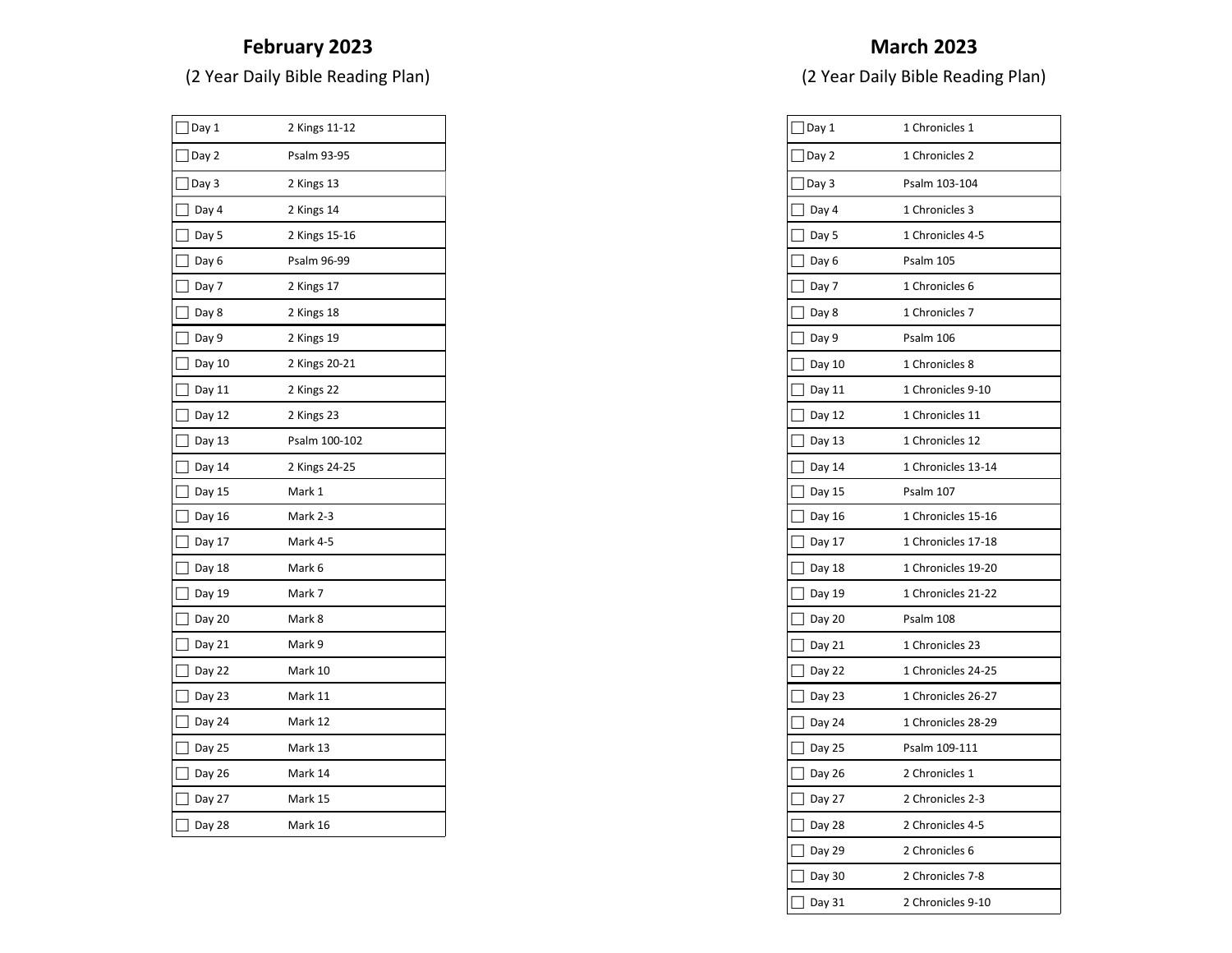# **April 2023**

(2 Year Daily Bible Reading Plan)

| Day 1  | 2 Chronicles 11-12 |
|--------|--------------------|
| Day 2  | 2 Chronicles 13-14 |
| Day 3  | 2 Chronicles 15-16 |
| Day 4  | Psalm 112-115      |
| Day 5  | 2 Chronicles 17-18 |
| Day 6  | 2 Chronicles 19-20 |
| Day 7  | Obadiah (all)      |
| Day 8  | 2 Chronicles 21-22 |
| Day 9  | Joel 1-2           |
| Day 10 | Joel 3             |
| Day 11 | 2 Chronicles 23-24 |
| Day 12 | 2 Chronicles 25    |
| Day 13 | Isaiah 1-2         |
| Day 14 | Isiah 3-5          |
| Day 15 | 2 Chronicles 26-27 |
| Day 16 | Isaiah 6-7         |
| Day 17 | 2 Chronicles 28    |
| Day 18 | 2 Chronicles 29    |
| Day 19 | 2 Chronicles 30    |
| Day 20 | 2 Chronicles 31-32 |
| Day 21 | Isaiah 8           |
| Day 22 | Isaiah 9-10        |
| Day 23 | Isaiah 11-12       |
| Day 24 | Psalm 116-117      |
| Day 25 | Isaiah 13-14       |
| Day 26 | Isaiah 15-17       |
| Day 27 | Psalm 118          |
| Day 28 | Psalm 119:1-64     |
| Day 29 | Psalm 119:65-120   |
| Day 30 | Psalm 119:121-176  |

| $]$ Day $1$ | Isaiah 18-20  |
|-------------|---------------|
| Day 2       | Isaiah 21-22  |
| Day 3       | Isaiah 23-24  |
| Day 4       | Isaiah 25-26  |
| Day 5       | Isaiah 27-28  |
| Day 6       | Isaiah 29     |
| Day 7       | Isaiah 30-31  |
| Day 8       | Isaiah 32-34  |
| Day 9       | Isaiah 35-36  |
| Day 10      | Isaiah 37     |
| Day 11      | Psalm 120-122 |
| Day 12      | Isaiah 38-39  |
| Day 13      | Isaiah 40-41  |
| Day 14      | Isaiah 42     |
| Day 15      | Isaiah 43-44  |
| Day 16      | Psalm 123-129 |
| Day 17      | Isaiah 45-46  |
| Day 18<br>I | Isaiah 47-48  |
| Day 19      | Isaiah 49-50  |
| Day 20      | Psalm 130-134 |
| Day 21      | Isaiah 51-52  |
| Day 22      | Isaiah 53-55  |
| Day 23      | Isaiah 56-57  |
| Day 24      | Isaiah 58-59  |
| Day 25      | Isaiah 60-62  |
| Day 26      | Psalm 135-136 |
| Day 27      | Isaiah 63-64  |
| Day 28      | Isaiah 65-66  |
| Day 29      | Hosea 1-2     |
| Day 30      | Hosea 3-5     |
| Day 31      | Hosea 6-8     |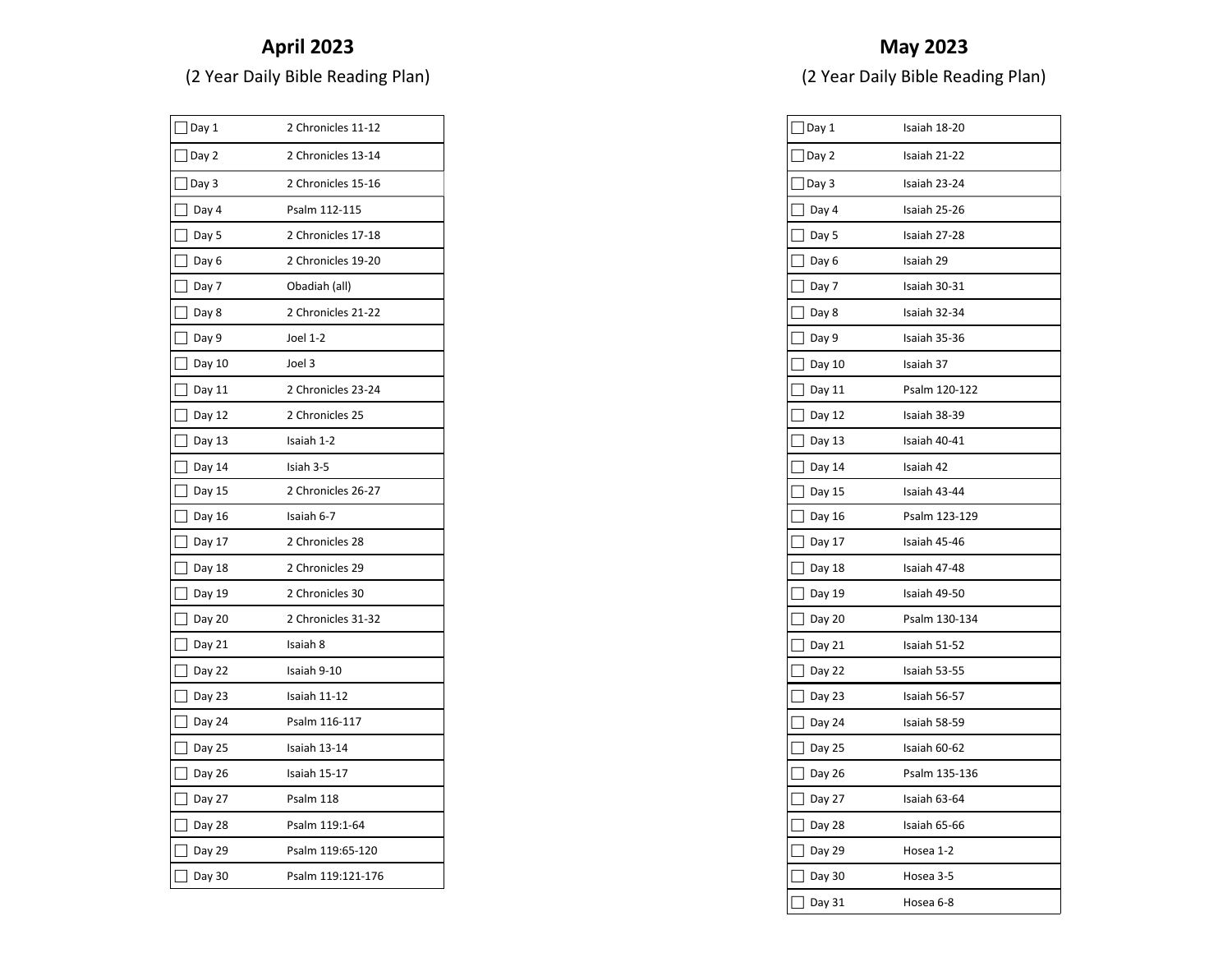#### **June 2023**

(2 Year Daily Bible Reading Plan)

| Day 1  | Hosea 9-11      |
|--------|-----------------|
| Day 2  | Hosea 12-14     |
| Day 3  | Micah 1-2       |
| Day 4  | Micah 3-5       |
| Day 5  | Micah 6-7       |
| Day 6  | Nahum (All)     |
| Day 7  | 2 Chronicles 33 |
| Day 8  | 2 Chronicles 34 |
| Day 9  | Zephaniah (All) |
| Day 10 | 2 Chronicles 35 |
| Day 11 | Habakkuk (All)  |
| Day 12 | 2 Chronicles 36 |
| Day 13 | Jeremiah 1      |
| Day 14 | Jeremiah 2      |
| Day 15 | Jeremiah 3-4    |
| Day 16 | Psalm 137-139   |
| Day 17 | Jeremiah 5      |
| Day 18 | Jeremiah 6-7    |
| Day 19 | Jeremiah 8      |
| Day 20 | Jeremiah 9-10   |
| Day 21 | Psalm 140-143   |
| Day 22 | Jeremiah 11-12  |
| Day 23 | Jeremiah 13     |
| Day 24 | Jeremiah 14-15  |
| Day 25 | Psalm 144-145   |
| Day 26 | Jeremiah 16-17  |
| Day 27 | Jeremiah 18-19  |
| Day 28 | Jeremiah 20-21  |
| Day 29 | Jeremiah 22     |
| Day 30 | Jeremiah 23-24  |

| Day 1                             | Psalm 146-150    |
|-----------------------------------|------------------|
| Day 2                             | Jeremiah 25      |
| Day 3                             | Jeremiah 26-27   |
| Day 4                             | Jeremiah 28-29   |
| Day 5                             | Jeremiah 30      |
| Day 6                             | Jeremiah 31      |
| Day 7                             | Proverbs 17      |
| $\overline{\phantom{a}}$<br>Day 8 | Jeremiah 32-33   |
| Day 9                             | Jeremiah 34      |
| Day 10                            | Jeremiah 35-36   |
| Day 11                            | Jeremiah 37      |
| Day 12                            | Jeremiah 38-39   |
| Day 13                            | Proverbs 18-19   |
| Day 14                            | Jeremiah 40-41   |
| Day 15                            | Jeremiah 42-43   |
| Day 16                            | Jeremiah 44-45   |
| Day 17                            | Jeremiah 46-47   |
| Day 18                            | Proverbs 20      |
| Day 19                            | Jeremiah 48      |
| Day 20                            | Jeremiah 49      |
| Day 21                            | Jeremiah 50      |
| Day 22                            | Jeremiah 51      |
| Day 23                            | Jeremiah 52      |
| Day 24                            | Lamentations 1   |
| Day 25                            | Lamentations 2   |
| Day 26                            | Lamentations 3   |
| Day 27                            | Lamentations 4-5 |
| Day 28                            | Daniel 1         |
| Day 29                            | Daniel 2         |
| Day 30                            | Daniel 3         |
| Day 31                            | Daniel 4         |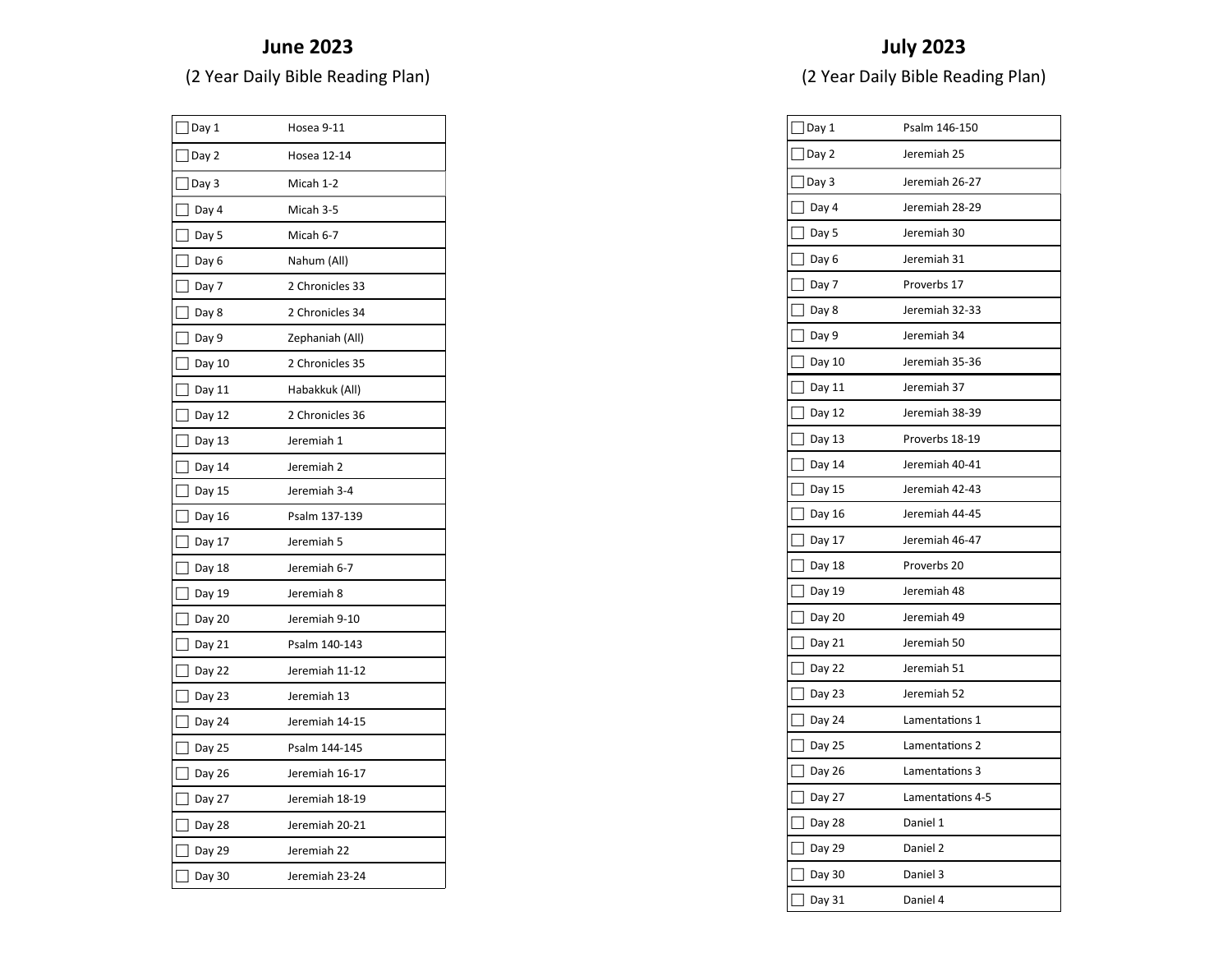#### **August 2023**

(2 Year Daily Bible Reading Plan)

| Day 1                              | Proverbs 21    |
|------------------------------------|----------------|
| Day 2                              | Daniel 5       |
| Day 3                              | Daniel 6-7     |
| Day 4                              | Daniel 8       |
| Day 5                              | Proverbs 22-23 |
| Day 6                              | Daniel 9-10    |
| Day 7                              | Daniel 11      |
| Day 8                              | Daniel 12      |
| Day 9                              | Ezekiel 1-2    |
| Day 10                             | Ezekiel 3-4    |
| Day 11                             | Ezekiel 5-6    |
| Day 12                             | Ezekiel 7      |
| Day 13                             | Proverbs 24-25 |
| Day 14                             | Ezekiel 8-9    |
| Day 15                             | Ezekiel 10-11  |
| Day 16                             | Ezekiel 12-13  |
| Day 17                             | Ezekiel 14-15  |
| $\overline{\phantom{a}}$<br>Day 18 | Proverbs 26    |
| Day 19                             | Ezekiel 16     |
| Day 20                             | Ezekiel 17     |
| Day 21                             | Ezekiel 18-19  |
| Day 22                             | Ezekiel 20     |
| Day 23                             | Ezekiel 21-22  |
| Day 24                             | Ezekiel 23     |
| Day 25                             | Ezekiel 24     |
| Day 26                             | Ezekiel 25-26  |
| Day 27                             | Ezekiel 27     |
| Day 28                             | Ezekiel 28-29  |
| Day 29                             | Proverbs 27-28 |
| Day 30                             | Ezekiel 30     |
| Day 31                             | Ezekiel 31-32  |

# **September 2023**

| Day 1  | Ezekiel 33      |
|--------|-----------------|
| Day 2  | Ezekiel 34-35   |
| Day 3  | Ezekiel 36      |
| Day 4  | Ezekiel 37-38   |
| Day 5  | Ezekiel 39      |
| Day 6  | Proverbs 29     |
| Day 7  | Ezekiel 40      |
| Day 8  | Ezekiel 41      |
| Day 9  | Ezekiel 42-43   |
| Day 10 | Ezekiel 44      |
| Day 11 | Ezekiel 45      |
| Day 12 | Ezekiel 46-47   |
| Day 13 | Ezekiel 48      |
| Day 14 | Proverbs 30-31  |
| Day 15 | Ezra 1          |
| Day 16 | Ezra 2          |
| Day 17 | Ezra 3-4        |
| Day 18 | Zechariah 1-3   |
| Day 19 | Zechariah 4-6   |
| Day 20 | Zechariah 7-9   |
| Day 21 | Zechariah 10-11 |
| Day 22 | Zechariah 12-14 |
| Day 23 | Ezra 5-6        |
| Day 24 | Esther 1        |
| Day 25 | Esther 2-3      |
| Day 26 | Esther 4-5      |
| Day 27 | Esther 6-8      |
| Day 28 | Esther 9-10     |
| Day 29 | Haggai (All)    |
| Day 30 | Ezra 7-8        |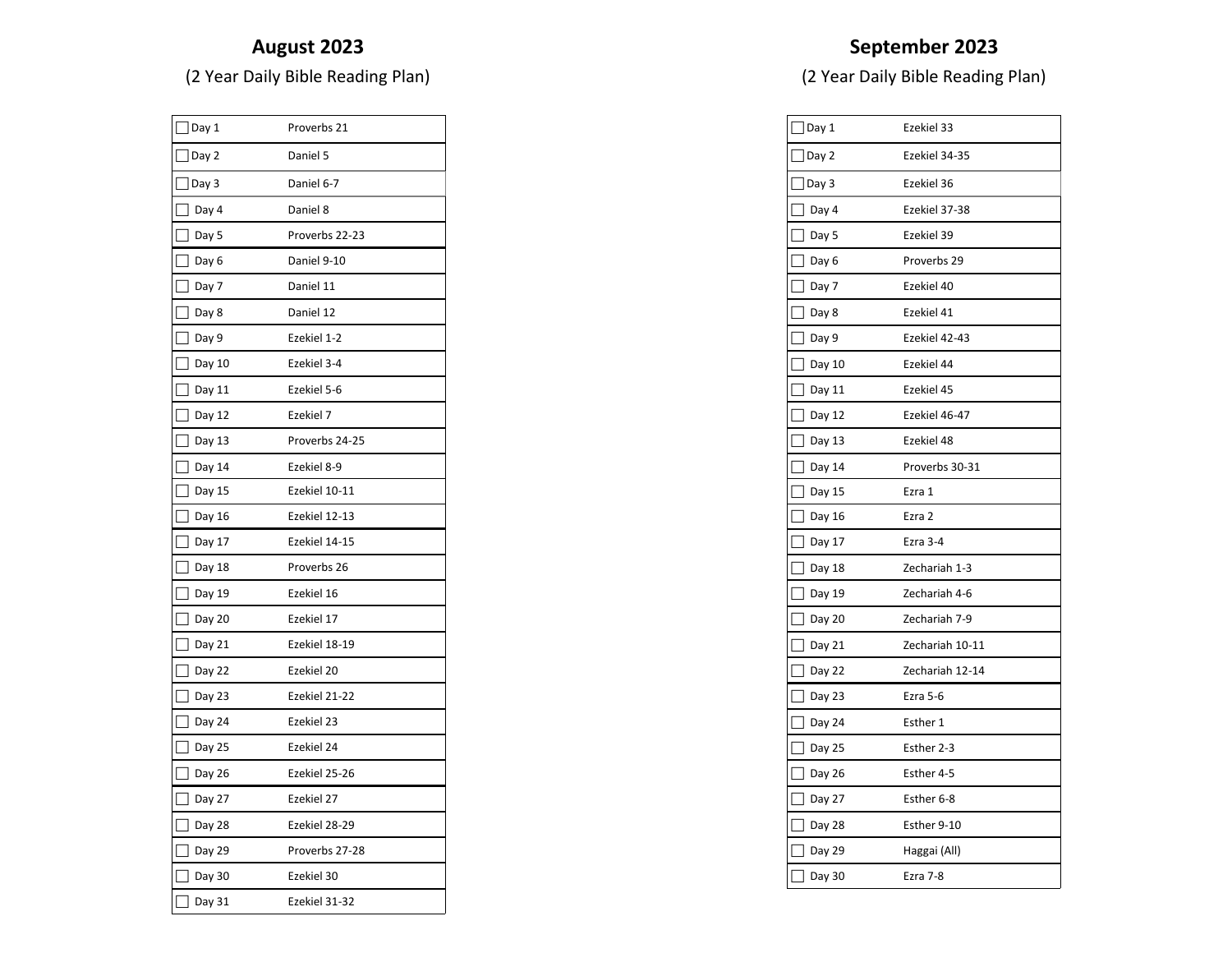#### **October 2023**

(2 Year Daily Bible Reading Plan)

| $\vert$ Day 1 | Ezra 9            |
|---------------|-------------------|
| Day 2         | Ezra 10           |
| Day 3         | Nehemiah 1-2      |
| Day 4         | Nehemiah 3-4      |
| Day 5         | Nehemiah 5-6      |
| Day 6         | Nehemiah 7        |
| Day 7         | Nehemiah 8        |
| Day 8         | Nehemiah 9        |
| Day 9         | Nehemiah 10-11    |
| Day 10        | Nehemiah 12       |
| Day 11        | Nehemiah 13       |
| Day 12        | Malachi (All)     |
| Day 13        | Acts 1            |
| Day 14        | Acts 2            |
| Day 15        | Acts 3-4          |
| Day 16        | Acts 5            |
| Day 17        | Acts <sub>6</sub> |
| Day 18        | Acts 7            |
| Day 19        | Acts 8            |
| Day 20        | Acts 9-10         |
| Day 21        | Acts 11           |
| Day 22        | Acts 12           |
| Day 23        | Acts 13           |
| Day 24        | Acts 14           |
| Day 25        | James 1-2         |
| Day 26        | James 3-5         |
| Day 27        | Acts 15           |
| Day 28        | Galatians 1-2     |
| Day 29        | Galatians 3-4     |
| Day 30        | Galatians 5-6     |
| Day 31        | Acts 16           |

| Day 1  | Philippians 1-2       |
|--------|-----------------------|
| Day 2  | Philippians 3-4       |
| Day 3  | Acts 17               |
| Day 4  | 1 Thessalonians 1-3   |
| Day 5  | 1 Thessalonians 4-5   |
| Day 6  | 2 Thessalonians (All) |
| Day 7  | Acts 18               |
| Day 8  | 1 Corinthians 1-2     |
| Day 9  | 1 Corinthians 3-5     |
| Day 10 | 1 Corinthians 6-7     |
| Day 11 | 1 Corinthians 8-10    |
| Day 12 | 1 Corinthians 11      |
| Day 13 | 1 Corinthians 12-13   |
| Day 14 | 1 Corinthians 14      |
| Day 15 | 1 Corinthians 15      |
| Day 16 | 1 Corinthians 16      |
| Day 17 | 2 Corinthians 1-3     |
| Day 18 | 2 Corinthians 4-6     |
| Day 19 | 2 Corinthians 7-9     |
| Day 20 | 2 Corinthians 10-11   |
| Day 21 | 2 Corinthians 12-13   |
| Day 22 | Acts 19               |
| Day 23 | Acts 20               |
| Day 24 | Ephesians 1-3         |
| Day 25 | Ephesians 4-6         |
| Day 26 | Romans 1              |
| Day 27 | Romans 2-3            |
| Day 28 | Romans 4-5            |
| Day 29 | Romans 6-7            |
| Day 30 | Romans 8-9            |